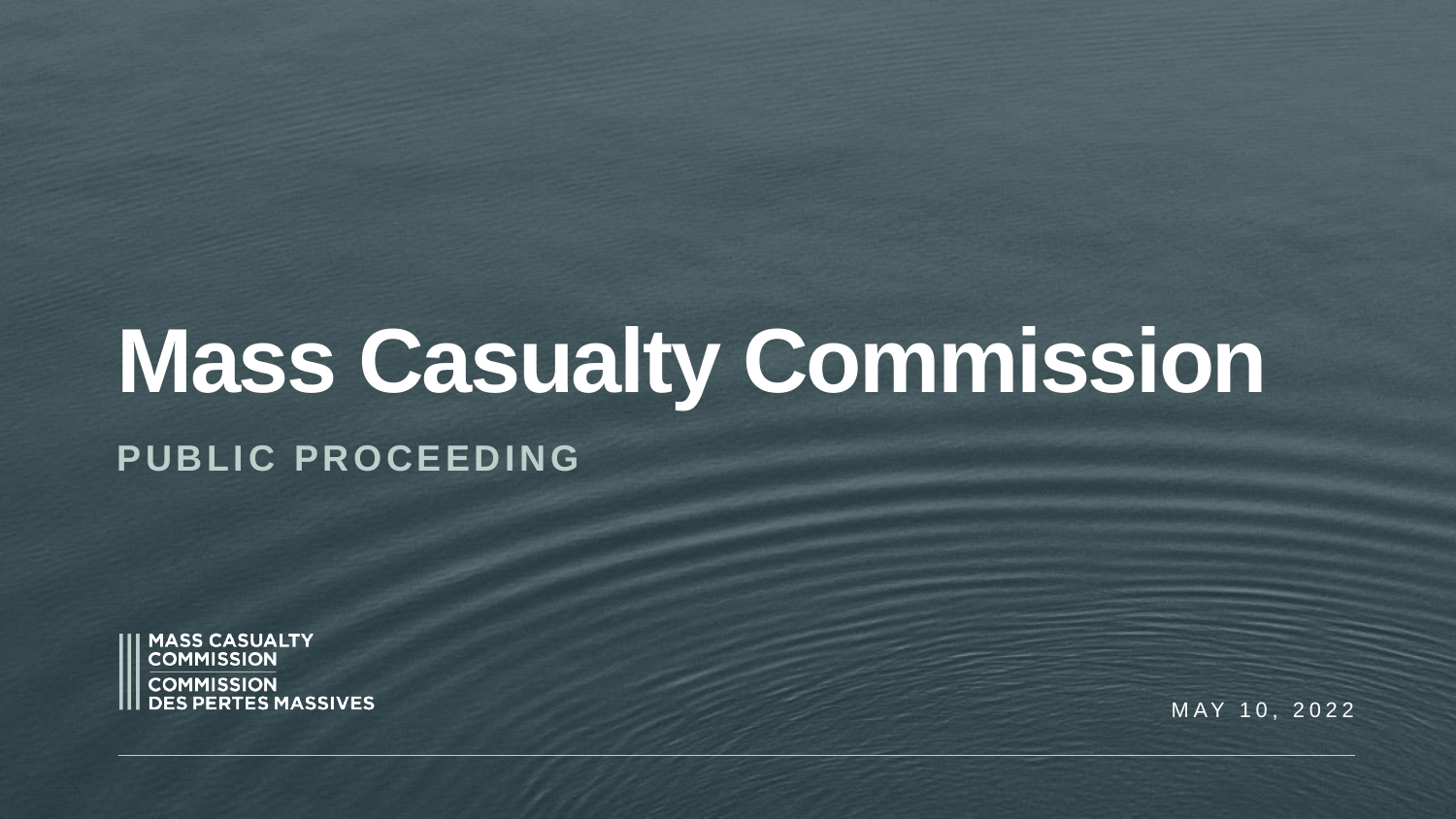#### **Rachel Young N O W S P E A K I N G** SENIOR COMMISSION COUNSEL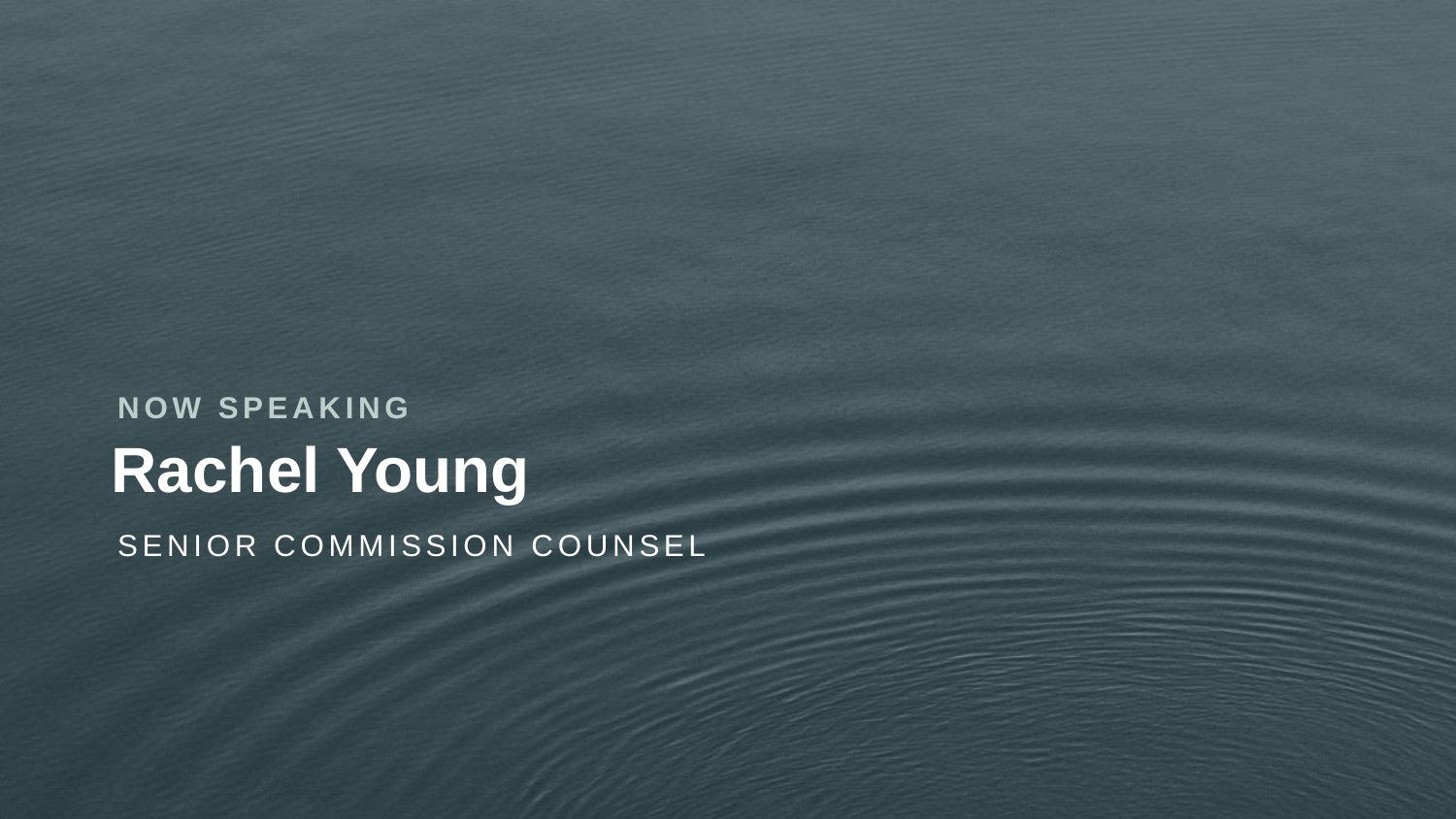#### **Exhibits**

#### LEGISLATIVE BRIEF

• **Alert System**

**FOUNDATIONAL DOCUMENT** 

• **Alert Ready in Nova Scotia**

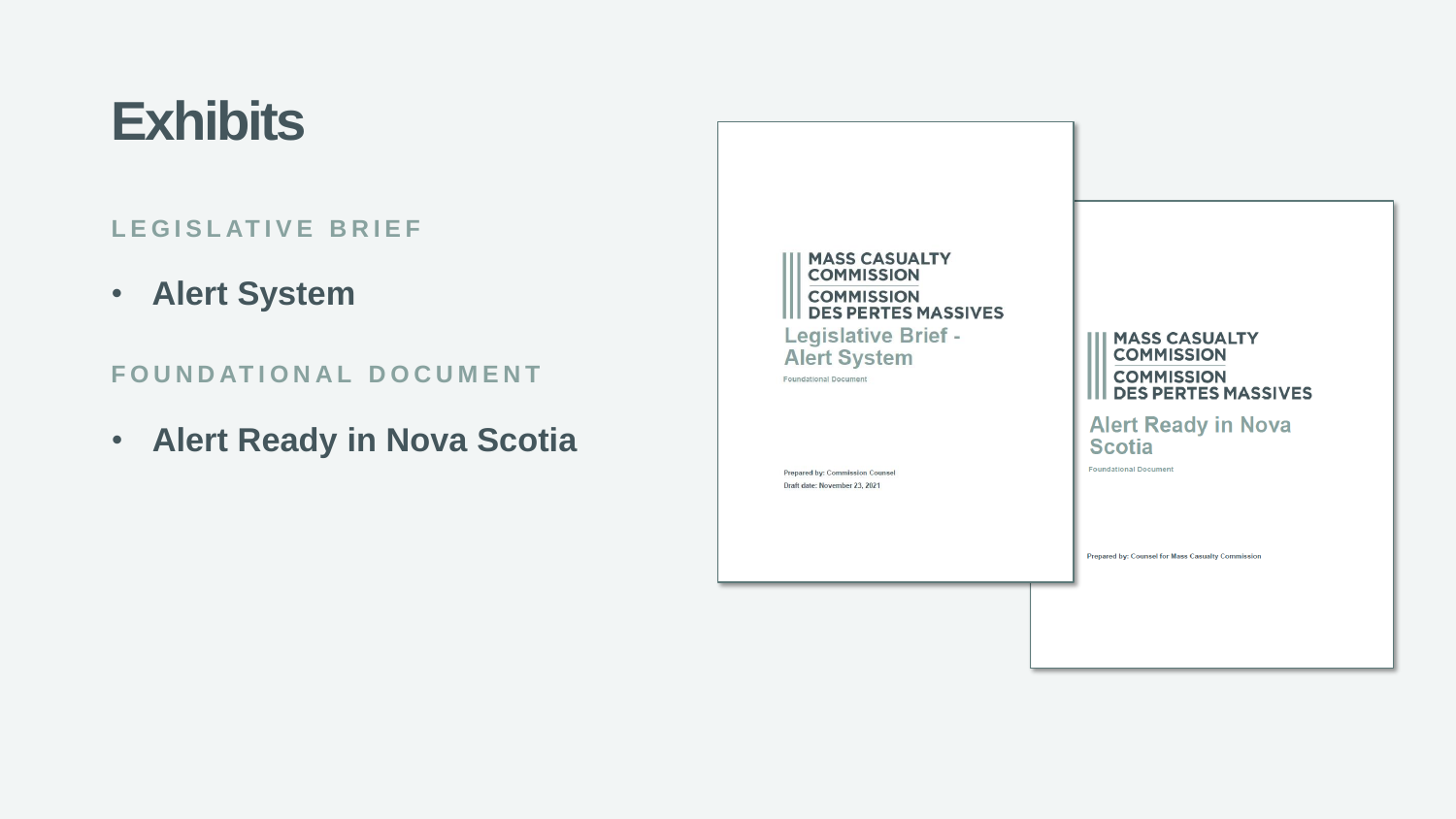## **Subject Matter**

#### **A R E A S O F F O C U S**

- **A summary of the law applicable to the National Public Alerting System (also called "Alert Ready").**
- **A summary of material reviewed to date by Mass Casualty Commission Counsel to the policy and roll-out of Alert Ready in Nova Scotia before, at the time of, and after the mass casualty.**
- **Focus is on the Alert Ready system prior to, during, and after the mass casualty.**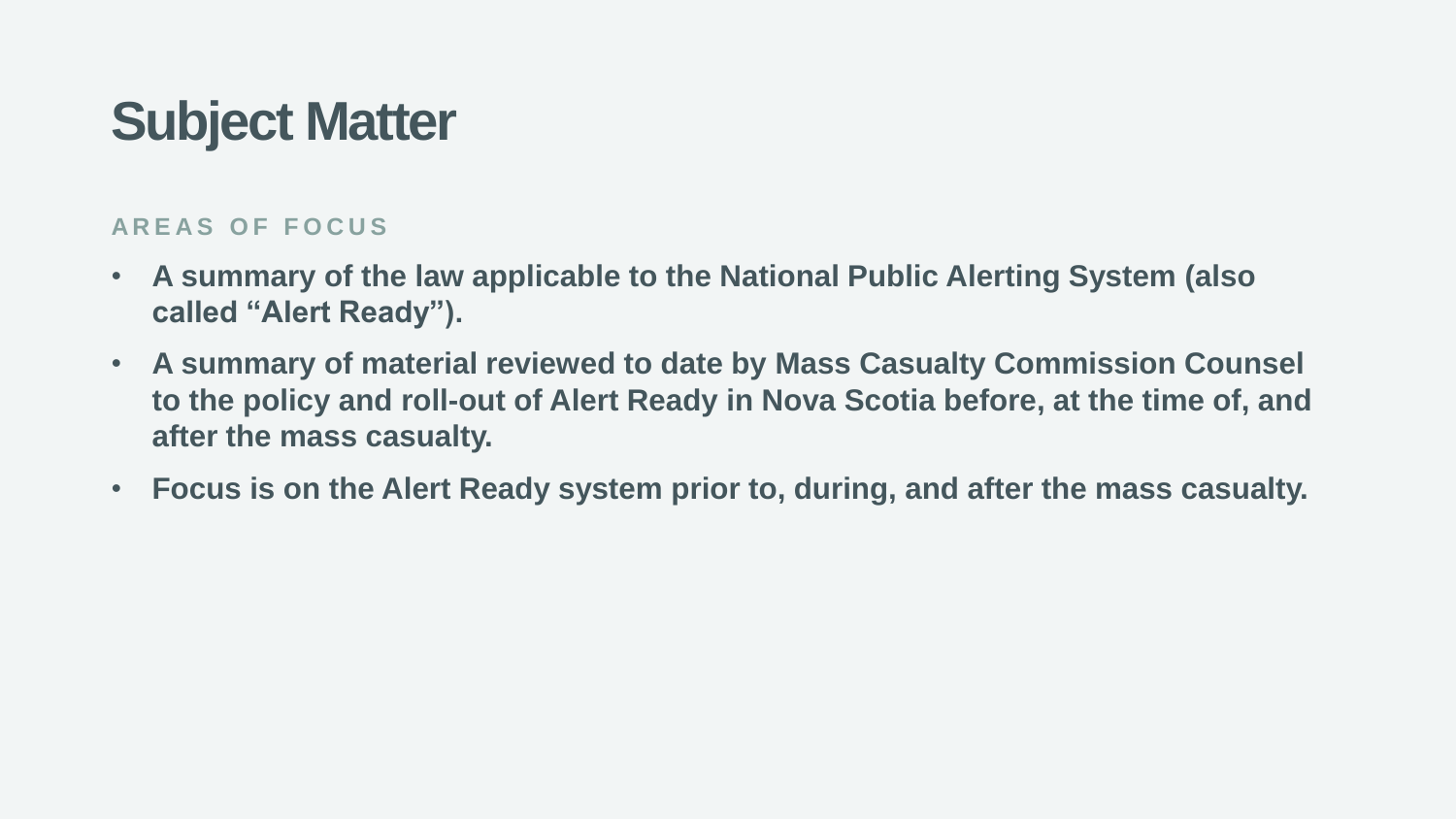

| <b>NSEMO</b>                  | Nova Scotia Emergency Management Office                                                                                         |
|-------------------------------|---------------------------------------------------------------------------------------------------------------------------------|
| <b>NAADS</b>                  | National Alert and Aggregation Dissemination System - secure infrastructure that<br>enables public safety messages to be issued |
| <b>Last-Mile Distributors</b> | Responsible for making alerts available to the public; e.g TV, radio and internet<br>providers                                  |
| <b>IMD</b>                    | Incident Management Division                                                                                                    |
| <b>Incident Management</b>    | A set of procedures and actions taken to respond to and resolve critical incidents                                              |
| <b>PSAP</b>                   | <b>Public Service Answering Point</b>                                                                                           |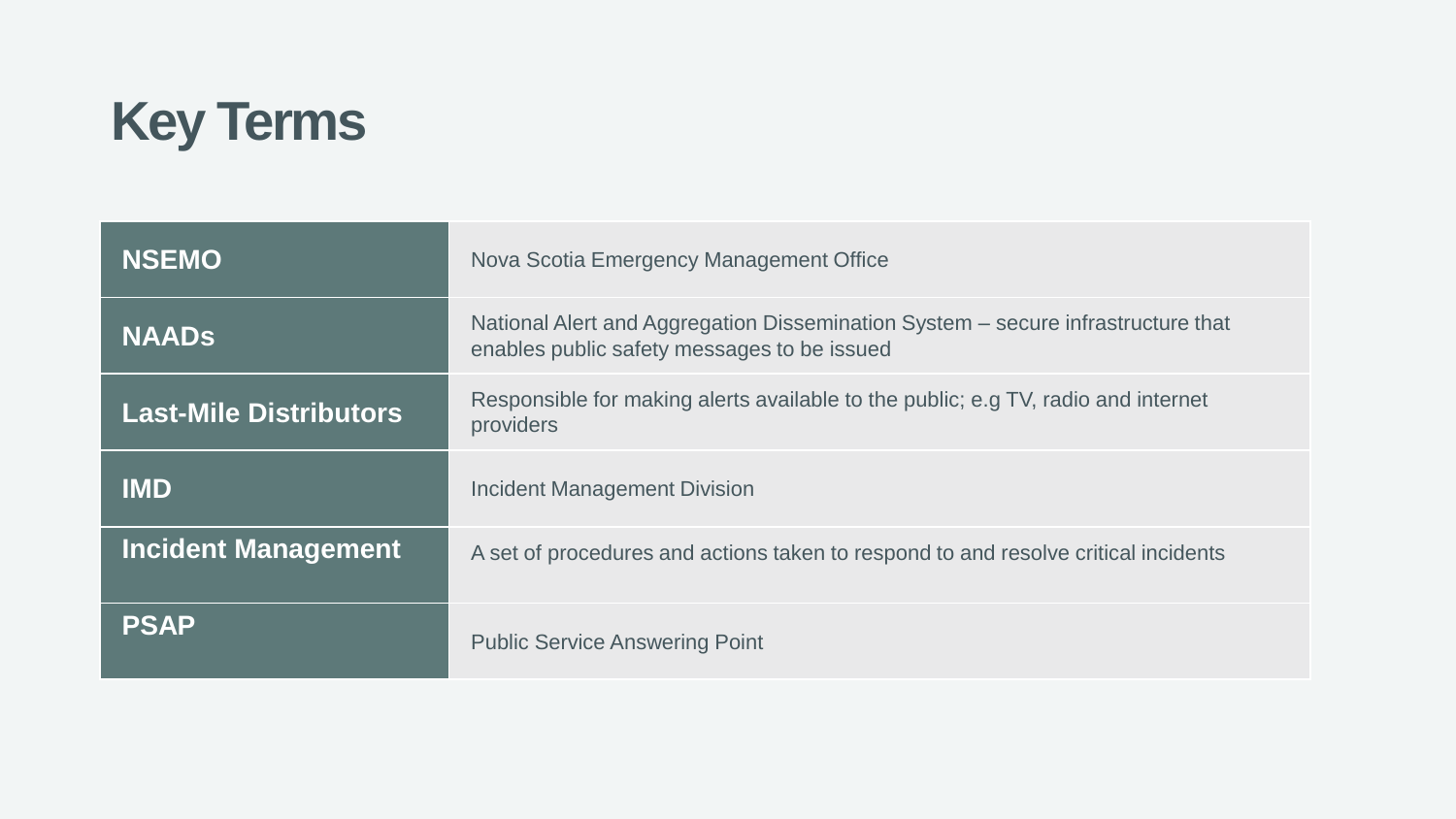### **Laws Surrounding Alert Ready in Canada**



• Canadian Charter of Rights and Freedoms

- Broadcasting Act
- Broadcasting Distribution Regulations
- Radio Regulations
- Television Broadcasting Regulations, 1987
- Royal Canadian Mounted Police Act
- Telecommunications Act

#### **Nova Scotia**

- Police Act
- Emergency Management Act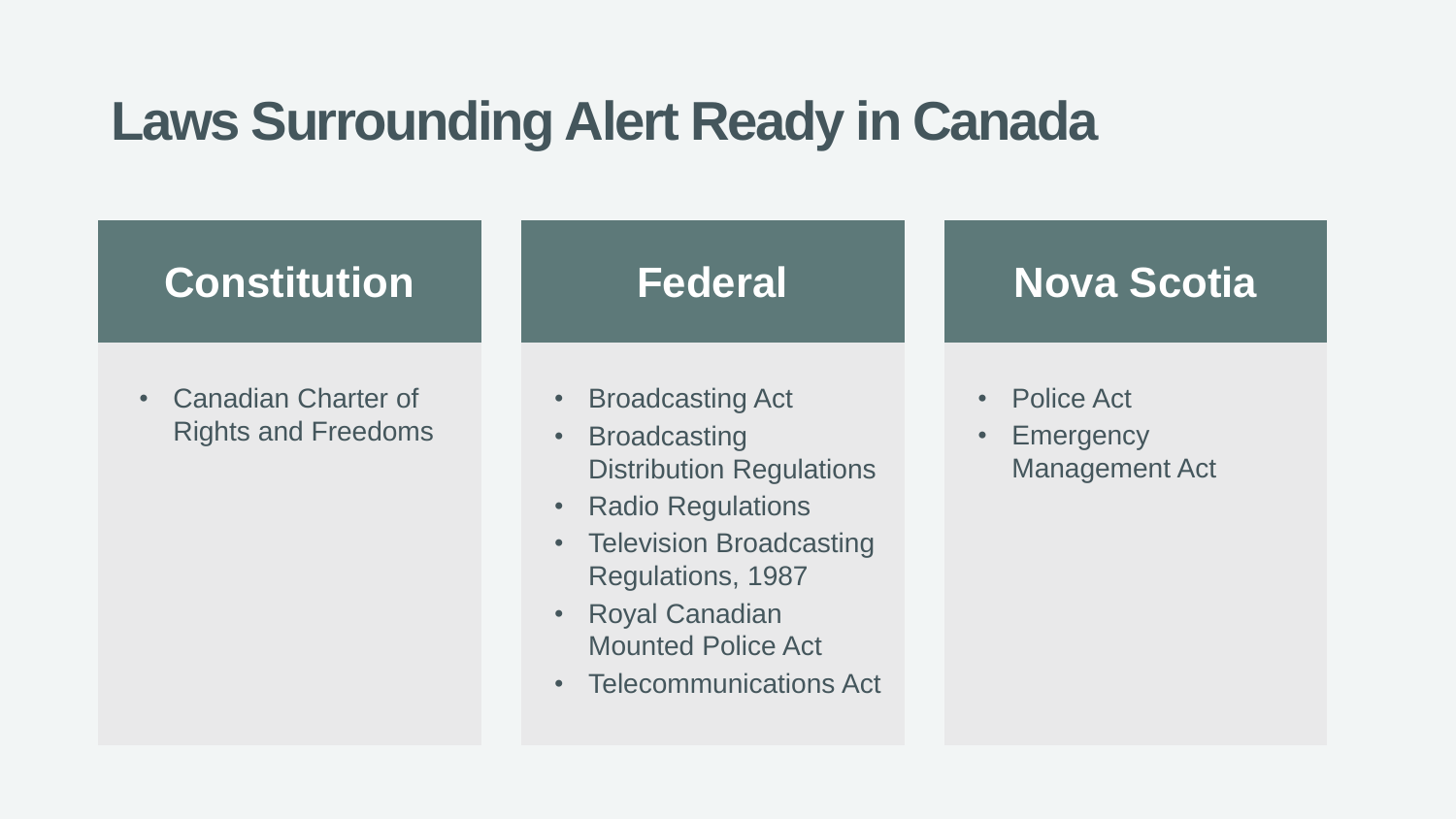## **Alert Ready in Nova Scotia (Prior to and during the mass casualty)**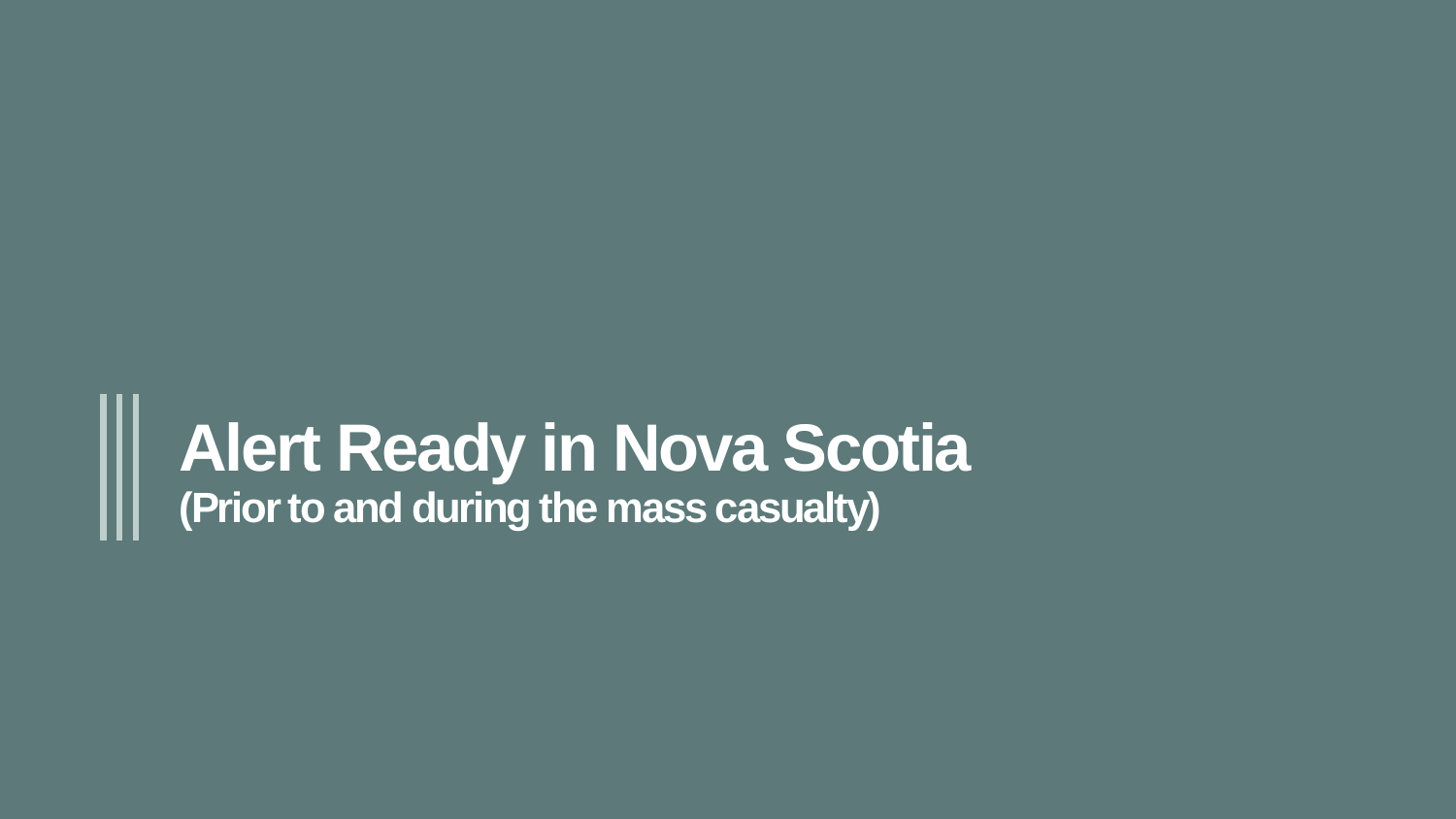## **National Alert and Aggregation Dissemination System (NAADS)**

**Alert Ready** is the public-facing name and associated website of the **National Alert and Aggregation Dissemination System (NAADS),** which is the software/architecture that gives the ability to create and send alerts during emergencies.

- Owned by **Pelmorex** and is operated on behalf of the federal government.
- Canadian Radio-television and Telecommunications Commission (CRTC) rulings require participation from last mile distributors in the Alert Ready system for radio and TV producers (2015) and wireless providers (2018).



IMAGES SOURCE: CANADA'S NATIONAL EMERGENCY RESPONSE SYSTEM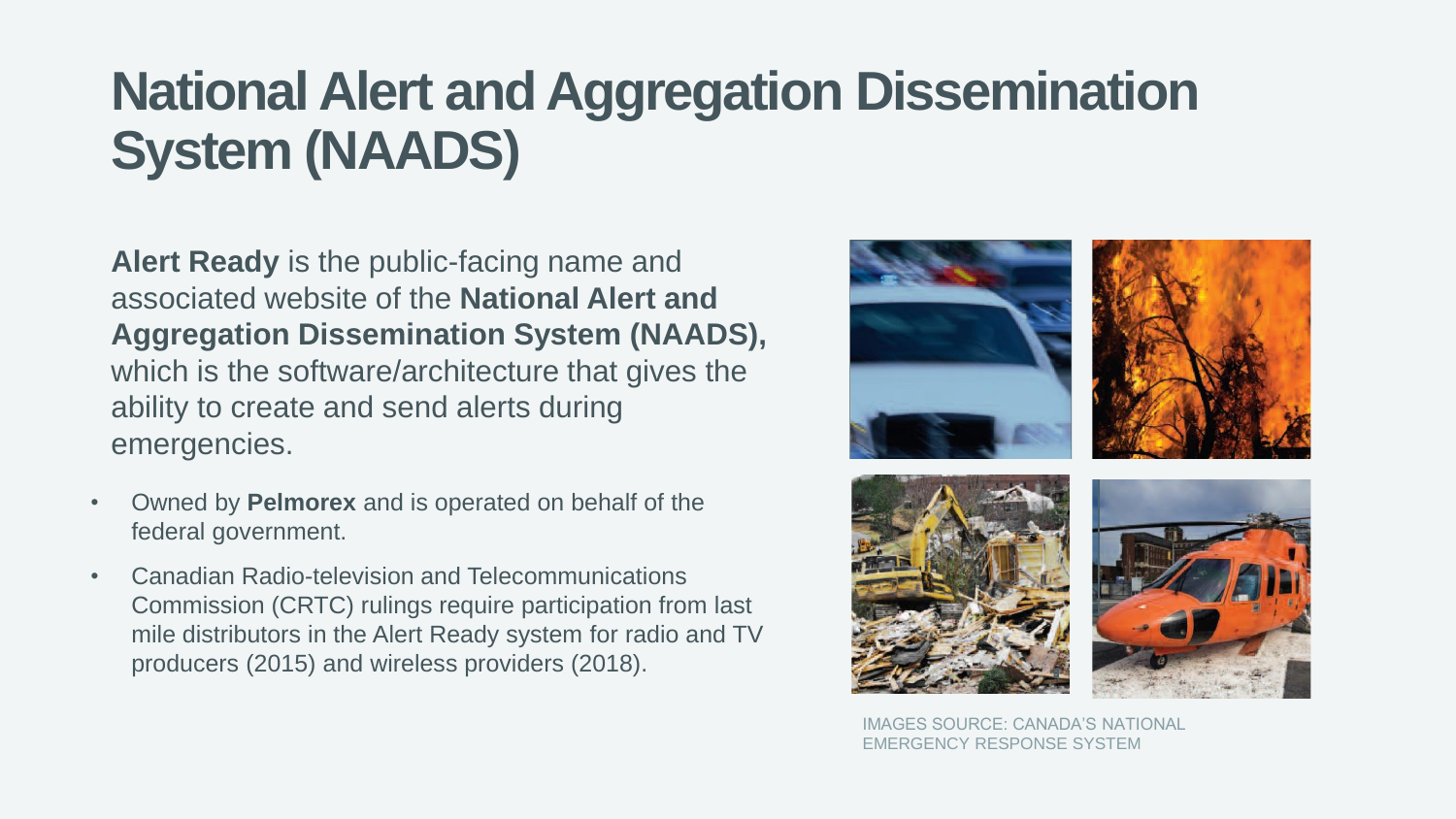## **Alert Ready in Nova Scotia (Prior to and during the mass casualty)**



Alert Ready was first made available to Nova Scotia via a "voluntary partnership with participating radio stations".

Nova Scotia EMO offers "trusted user status" to RCMP, Cape Breton Regional Police and Halifax Regional Police Service; the offer was declined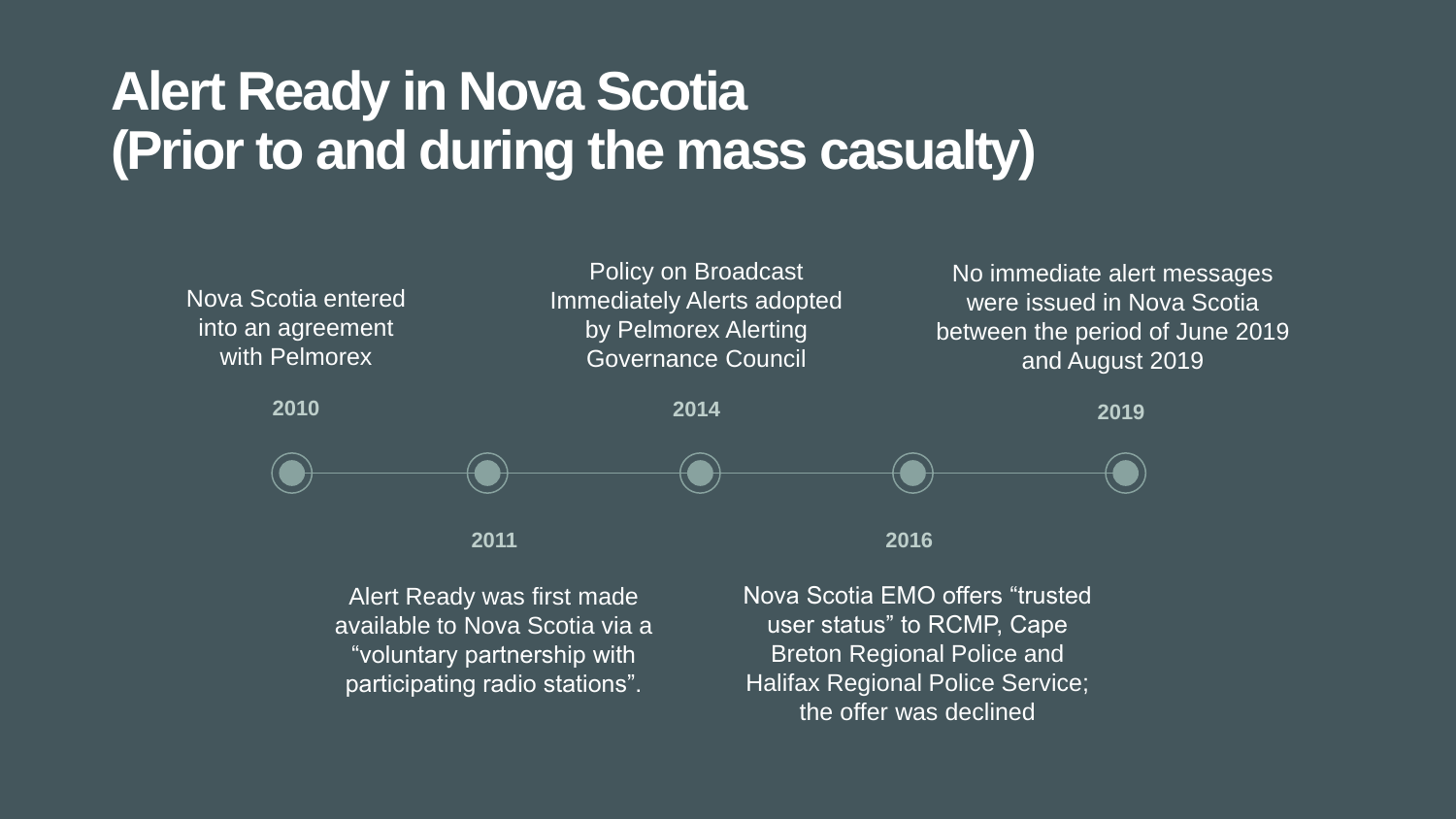#### **Decide to Alert Process**

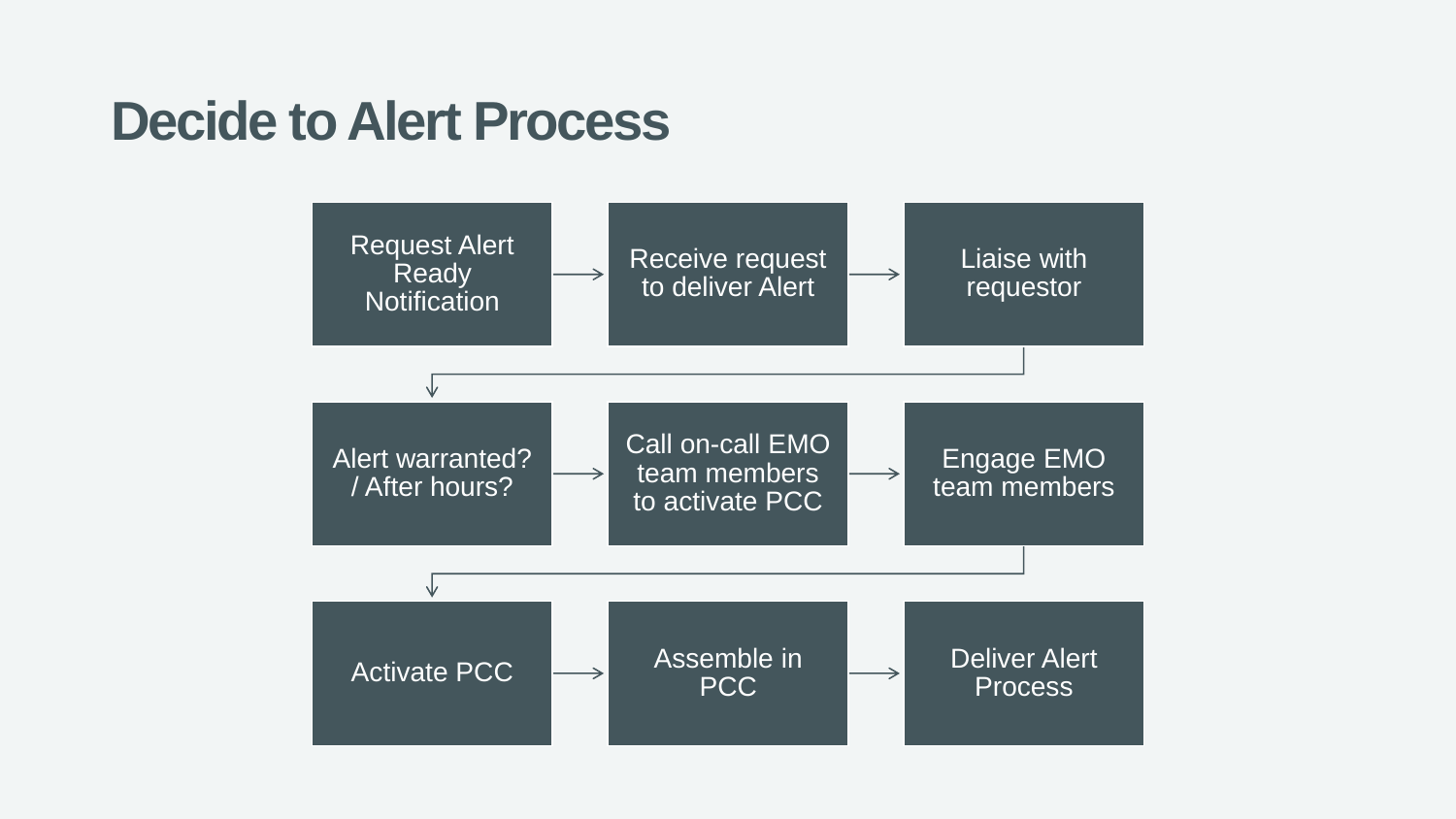#### **Deliver Alert Process**

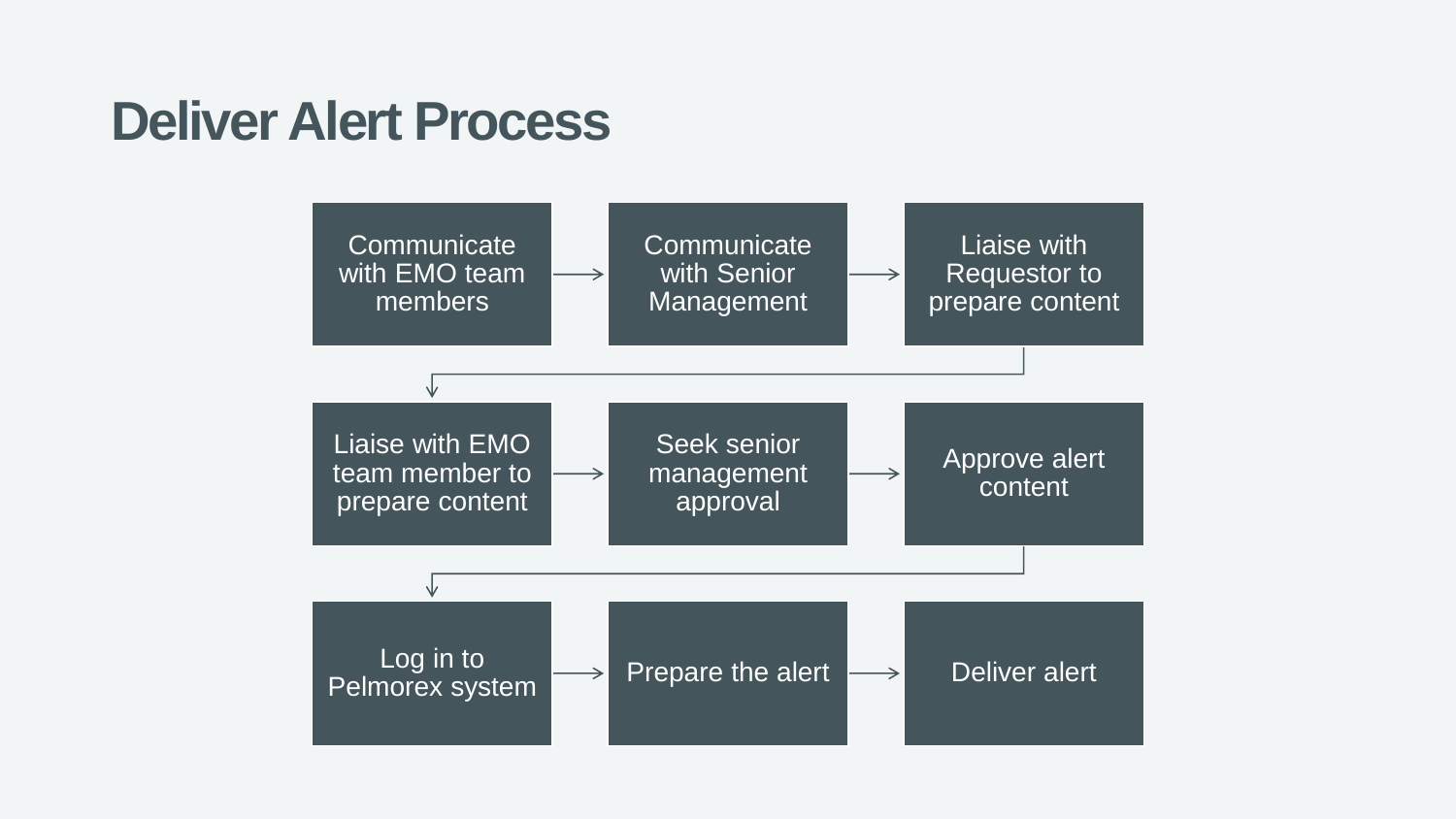## **Alert Ready in Nova Scotia (After the mass casualty)**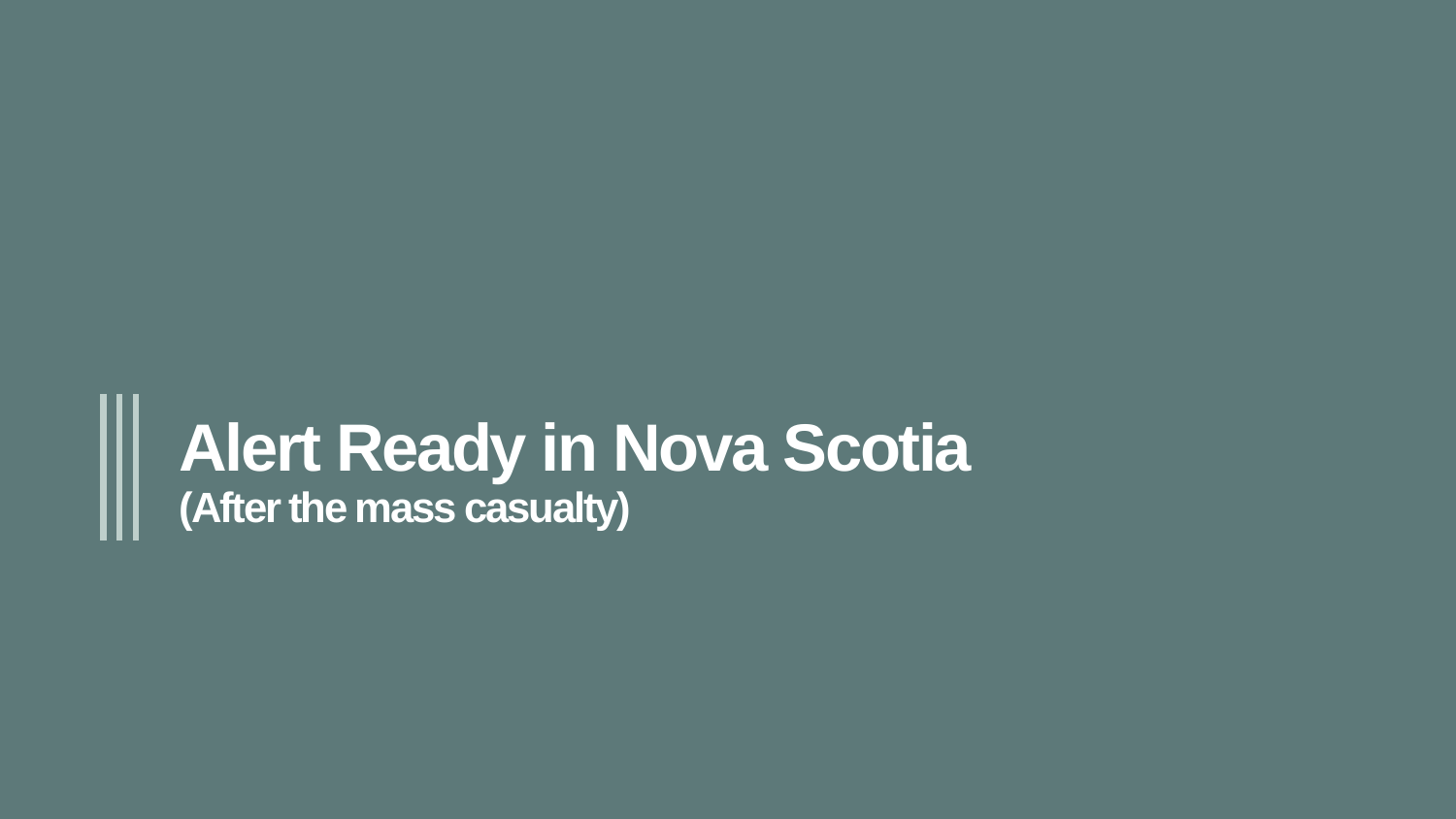#### **Alert Ready in Nova Scotia (After the mass casualty)**

**2021**

- Alert Ready messages are now distributed by the Nova Scotia Public Safety Field Communications' Shubenacadie Dispatch Office ("the Dispatch Office"). Requests for an Alert Ready message from Authorized Requestors are approved by NSEMO's Director of Incident Management Division ("IMD"), or a delegate.
- The responsibility to maintain the alert from start to finish, including updates and cancellations, lies with the requesting organization, which must notify the NSEMO Operations Duty Officer when an alert is generated, updated, or cancelled.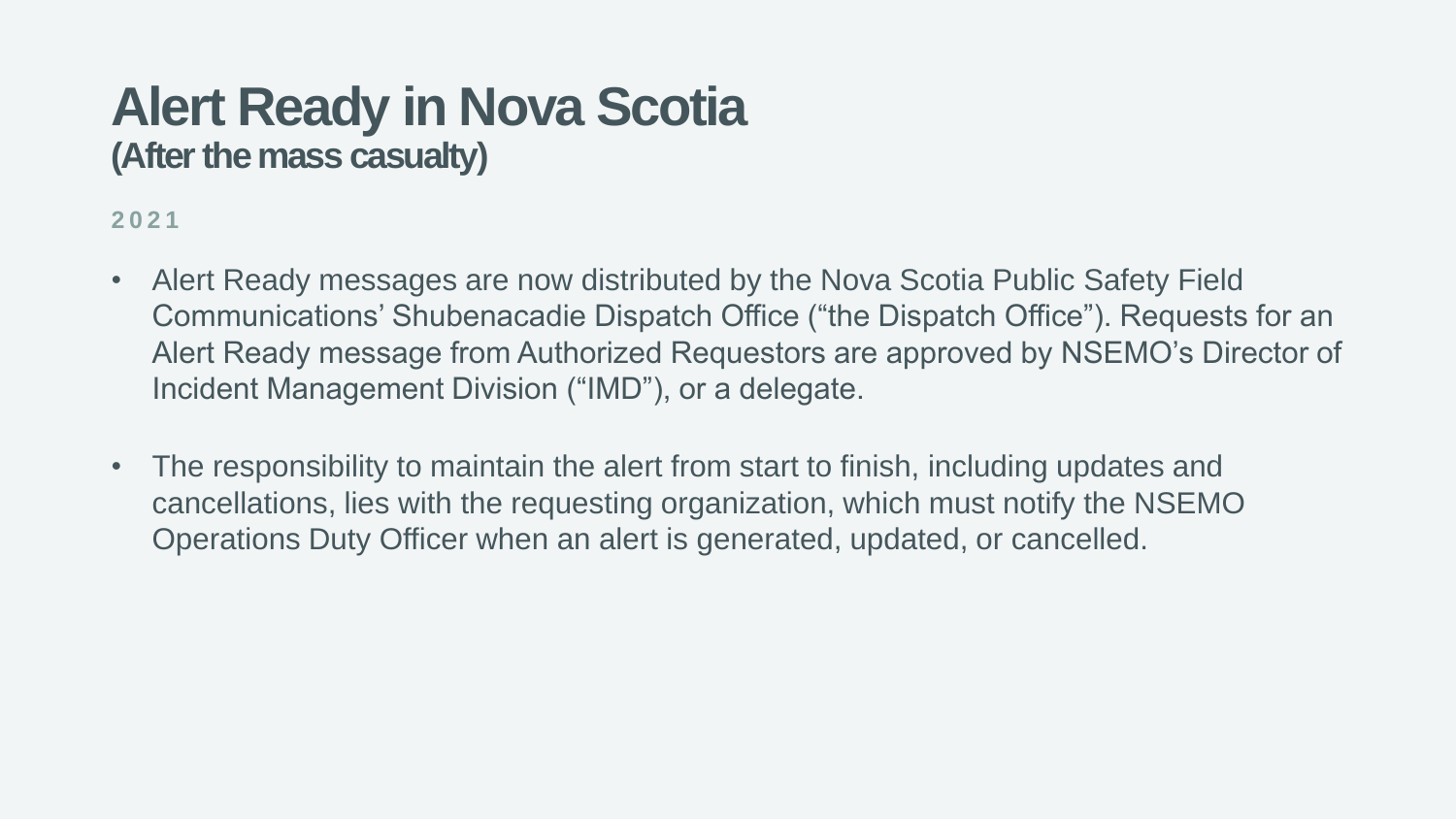#### **Requesting an Alert**

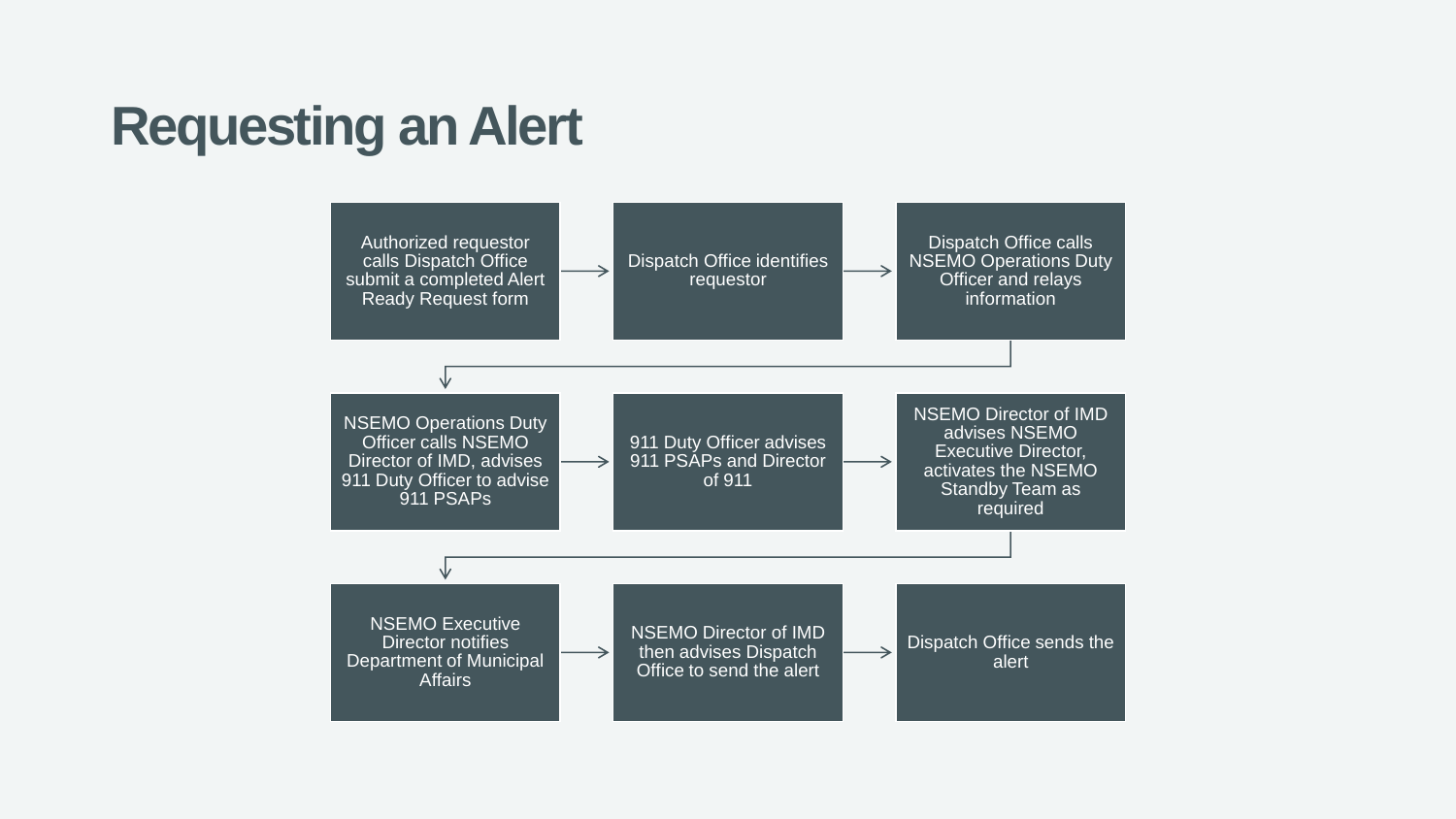## **Alert Ready in Nova Scotia**

**(After the mass casualty)**



Encreased and the Training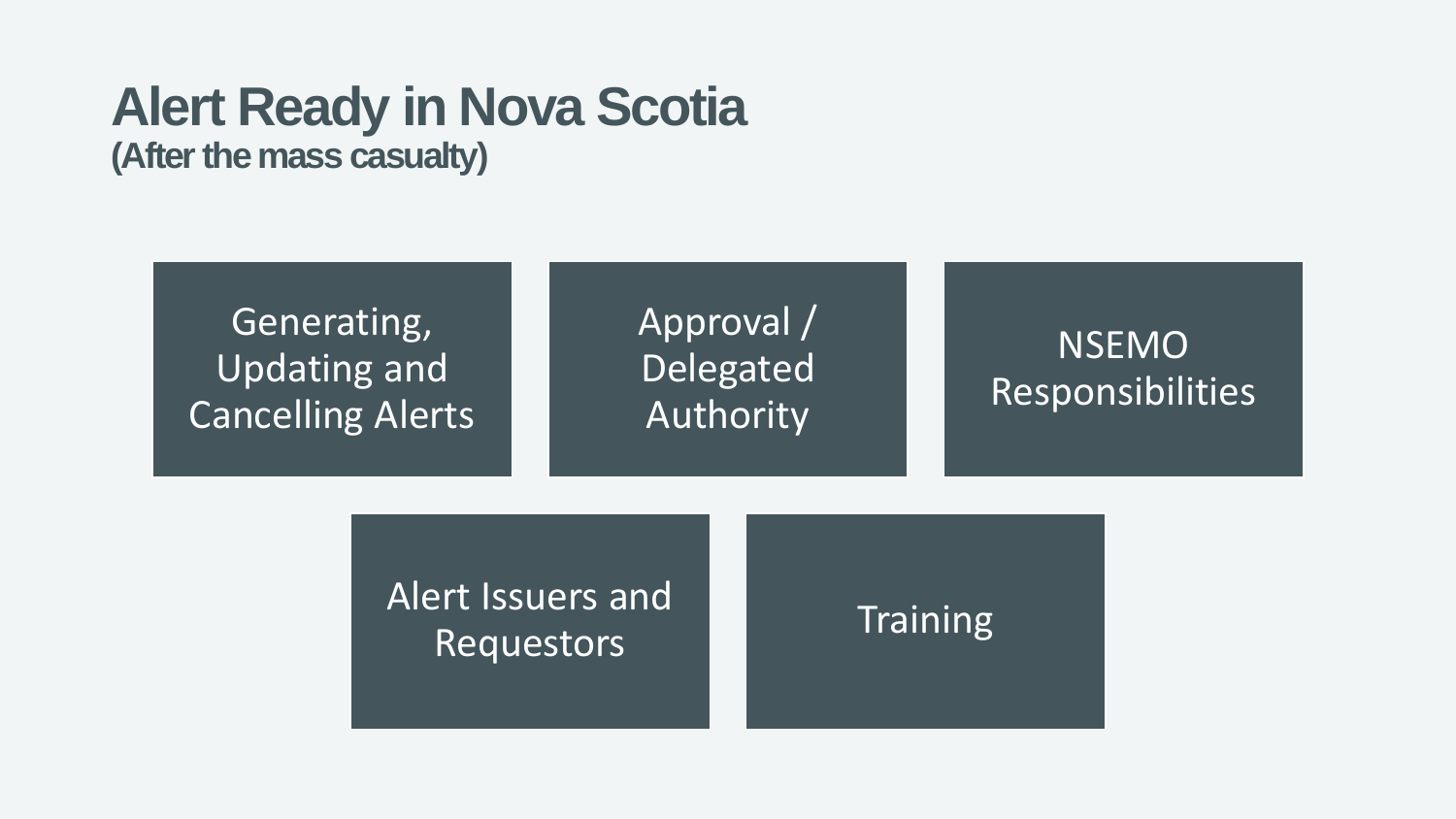## **Alert Ready in Nova Scotia**

**(After the mass casualty)**

#### **Broadcast Immediate Alerts**

• A Broadcast Immediate Alert ("BI") is for emergency situations where life and safety are under immediate threat, and time is critical.

#### **Non-Broadcast Immediate Alerts**

• A Non-Broadcast Intrusive (or Immediate) Alert is generated when emergencies occur, or have the potential to occur, "that can affect the decisions people need to make as the situation has the potential to affect life and safety, protection of their property and or the environment."